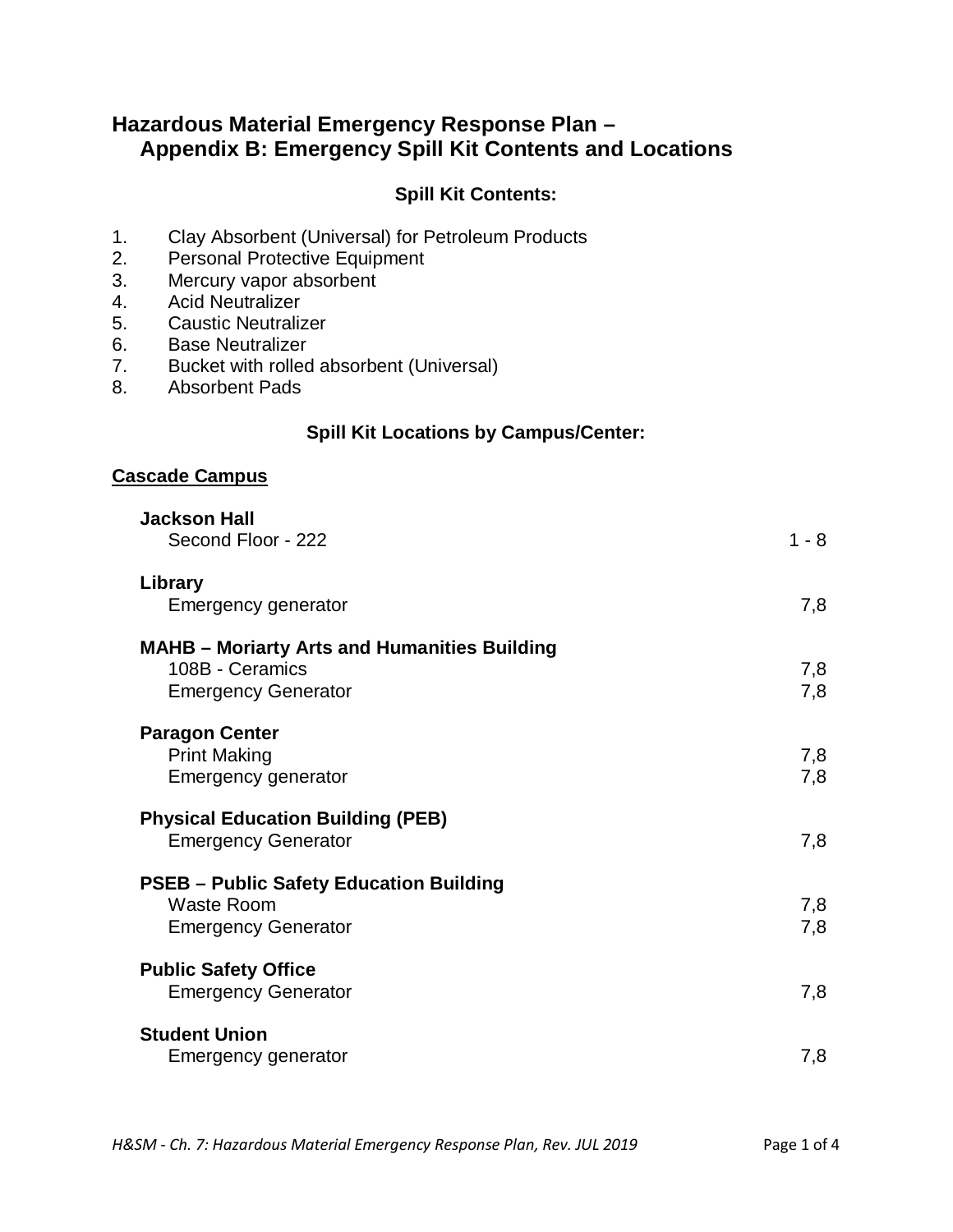| <b>TEB</b><br><b>Emergency Generator</b>                                                  | 7,8                                    |
|-------------------------------------------------------------------------------------------|----------------------------------------|
| <b>Rock Creek Campus</b>                                                                  |                                        |
| <b>Building 1</b><br><b>Emergency Generator</b>                                           | 2,7,8                                  |
| <b>Building 2</b><br>126 - Auto Body<br>117D - Diesel<br>105 - Think Big                  | 1, 2, 7, 8<br>1, 2, 7, 8<br>1, 2, 7, 8 |
| <b>Building 3</b><br>103 - Printmaking                                                    | 7,8                                    |
| <b>Building 6</b><br>106 - Tool Room<br><b>Outside Fueling Station</b>                    | 1,7,8<br>2,7,8                         |
| <b>Building 7</b><br>122 - Biology Preparation Space<br>217 - Chemistry Preparation Space | $1 - 8$<br>$1 - 8$                     |
| <b>Building 9</b><br><b>Emergency Generator</b>                                           | 2,7,8                                  |
| <b>Farm/Grounds</b><br><b>Grounds Maintenance Shop</b>                                    | 1,7,8                                  |
| <b>Southeast Center</b><br><b>Administration Building</b><br><b>Emergency Generator</b>   | 2,7,8                                  |
| <b>CHAX - Community Hall Annex</b><br>74 - FMS Shop                                       | 1,7,8                                  |
| <b>Mt Tabor Hall</b><br>131 - Darkroom<br><b>Emergency Generator</b>                      | 7,8<br>7,8                             |
| <b>SCOM - Student Commons</b><br>317 - Science Prep Room                                  | $1 - 8$                                |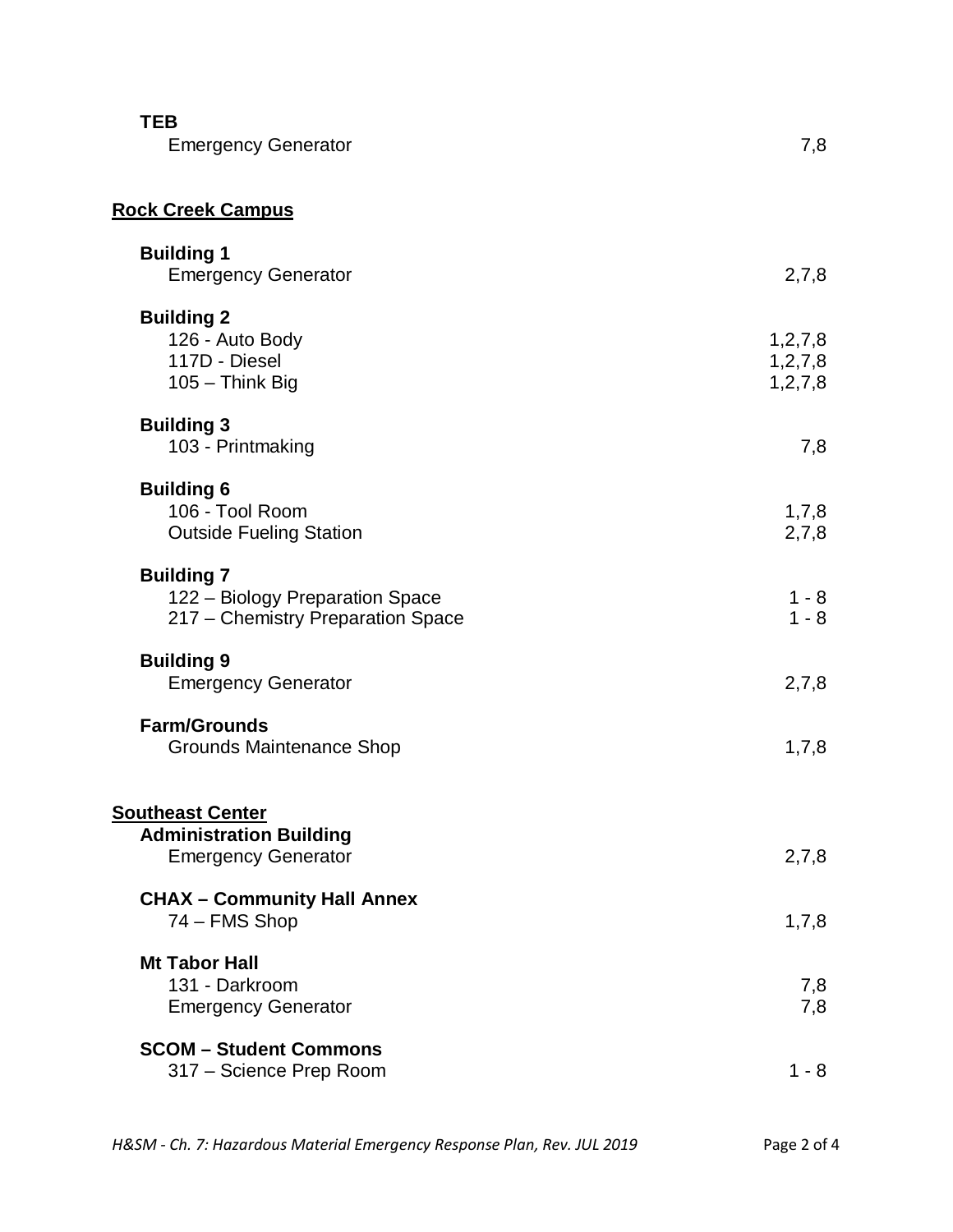# **Sylvania**

| <b>AM - Automotive Metals</b><br>113 - Machine Shop<br>103 - Engineering<br>212 - Auto Shop                                                         | 1,7,8<br>$2 - 8$<br>1,7,8          |
|-----------------------------------------------------------------------------------------------------------------------------------------------------|------------------------------------|
| <b>CC - College Center Building</b><br>121 - Custodial Can Room<br>119 - Print Center<br><b>Emergency Generator</b>                                 | 7,8<br>7,8<br>2,7,8                |
| <b>CSB - College Services Building</b><br>101 - Grounds Shop<br>211 - Warehouse                                                                     | 1,7,8<br>1,7,8                     |
| <b>CT - Communication Technology</b><br>112 - Photography Darkroom<br>125 - Print Making<br>133 - Sculpture                                         | 7,8<br>7,8<br>1,7,8                |
| <b>HP - Heat Plant</b><br>103 - Boiler Room<br>101 - Grounds Department<br><b>Hazardous Waste Storage Shed</b><br><b>Emergency Generator</b>        | 1,7,8<br>1,2,7<br>$1 - 8$<br>2,7,8 |
| <b>HT - Health Technology Building</b><br>124 - Compressor Room<br>$206 - Dental$<br>302 - Biology Preparation Spaces<br><b>Emergency Generator</b> | 1,7,8<br>7,8<br>$2 - 8$<br>2,7,8   |
| <b>PAC - Performing Arts Center</b><br>$109 -$ Shop<br><b>Emergency Generator</b>                                                                   | 7,8<br>2,7,8                       |
| <b>ST- Science Technology</b><br>312 - Physical Science                                                                                             | $1 - 8$                            |
| <b>TCB</b><br><b>Emergency Generator</b>                                                                                                            | 2,7,8                              |
| <b>Swan Island Trades Center</b><br>119 - Tool Room                                                                                                 | 1,3,7,8                            |
|                                                                                                                                                     |                                    |

| H&SM - Ch. 7: Hazardous Material Emergency Response Plan, Rev. JUL 2019 | Page 3 of 4 |
|-------------------------------------------------------------------------|-------------|
|-------------------------------------------------------------------------|-------------|